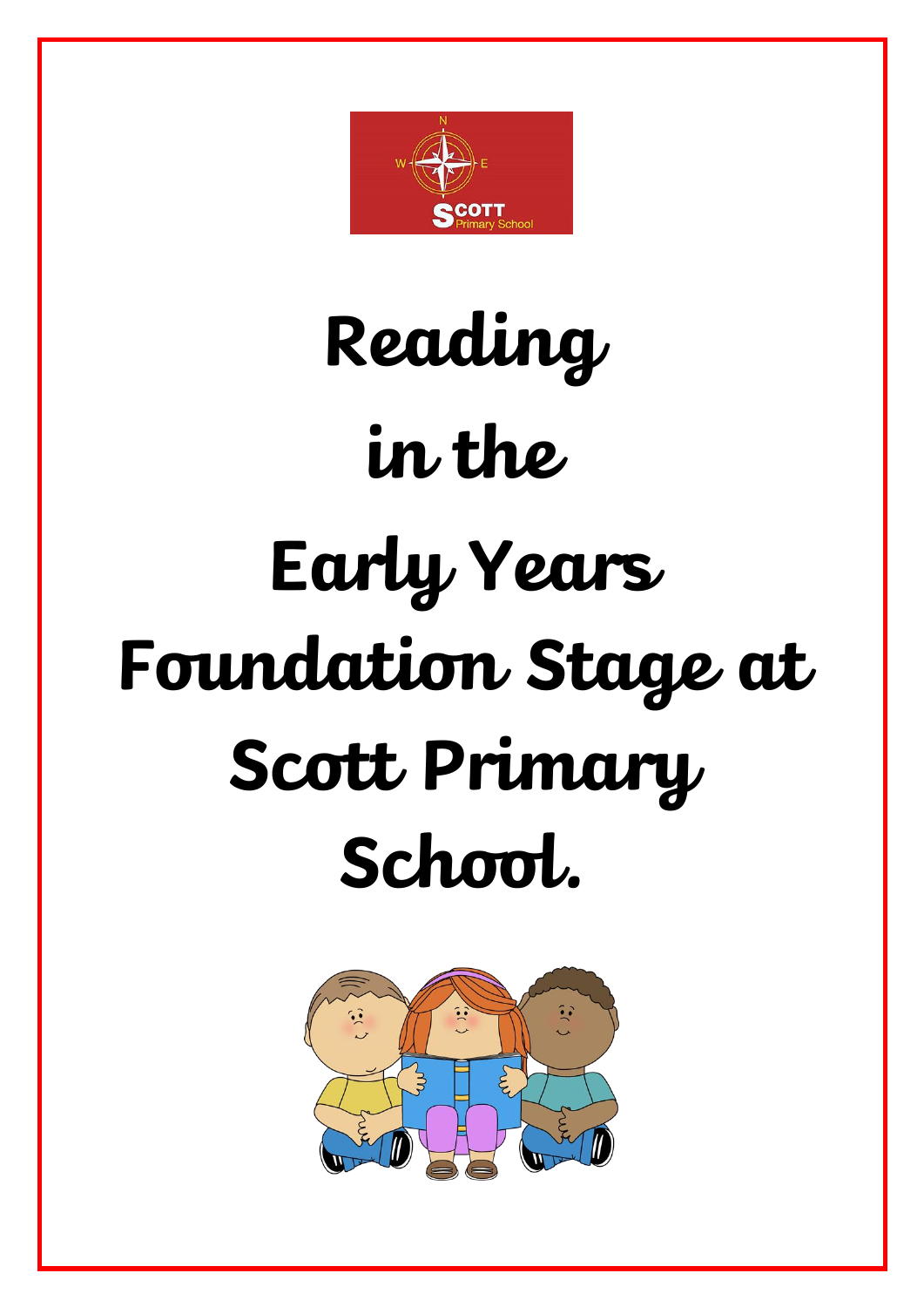'Jolly phonics' and 'Letters and Sounds' are systematic phonics schemes that teach children the alphabetic code of English. They are taught how to blend sounds together to read words ( $c-a-t = cat$ ) how to segment words in order to write them  $(d_{0} - d_{0}-d_{0})$  and how to cope with tricky words (irregular words such as 'one'). There are five main elements to the teaching:

### 1. Multisensory method

A multisensory method is used to introduce the children to the letter sounds. There is an action and sound for each letter. By doing an action associated with the sound, for example, rub your tummy and say 'mmmmm' for the sound 'm', the children remember it more readily.

We would really appreciate any support you are able to give your child with their sounds, either by simply using them as flash cards or making duplicate sets and playing games of 'snap' or memory 'pairs'. Can your child match the letter(s) with words in a favourite reading book? Are the sounds the same?

In order to blend sounds efficiently it is important for your child to know the letter sounds fluently. Initially it may well help your child if you perform the letter sound action as well as the letter image.

Some sounds are represented by two letters. Children need to be able to recognise these sounds (known as digraphs) in words, e.g. the 'ng' in 'strong'. The digraphs 'oo' and 'th' each have two different sounds, e.g. 'book' and 'moon', 'thin' and 'that'.

2. Learning Letter Formation:

As the letter sounds are introduced, the children are shown exactly how to form each letter correctly. Initially the children form letters in the air or on each other's backs using their finger. By regularly feeling the formation of each letter, and then writing it, children should begin to form their letters correctly. It is also important to teach children to hold their pencils correctly in the tripod grip.

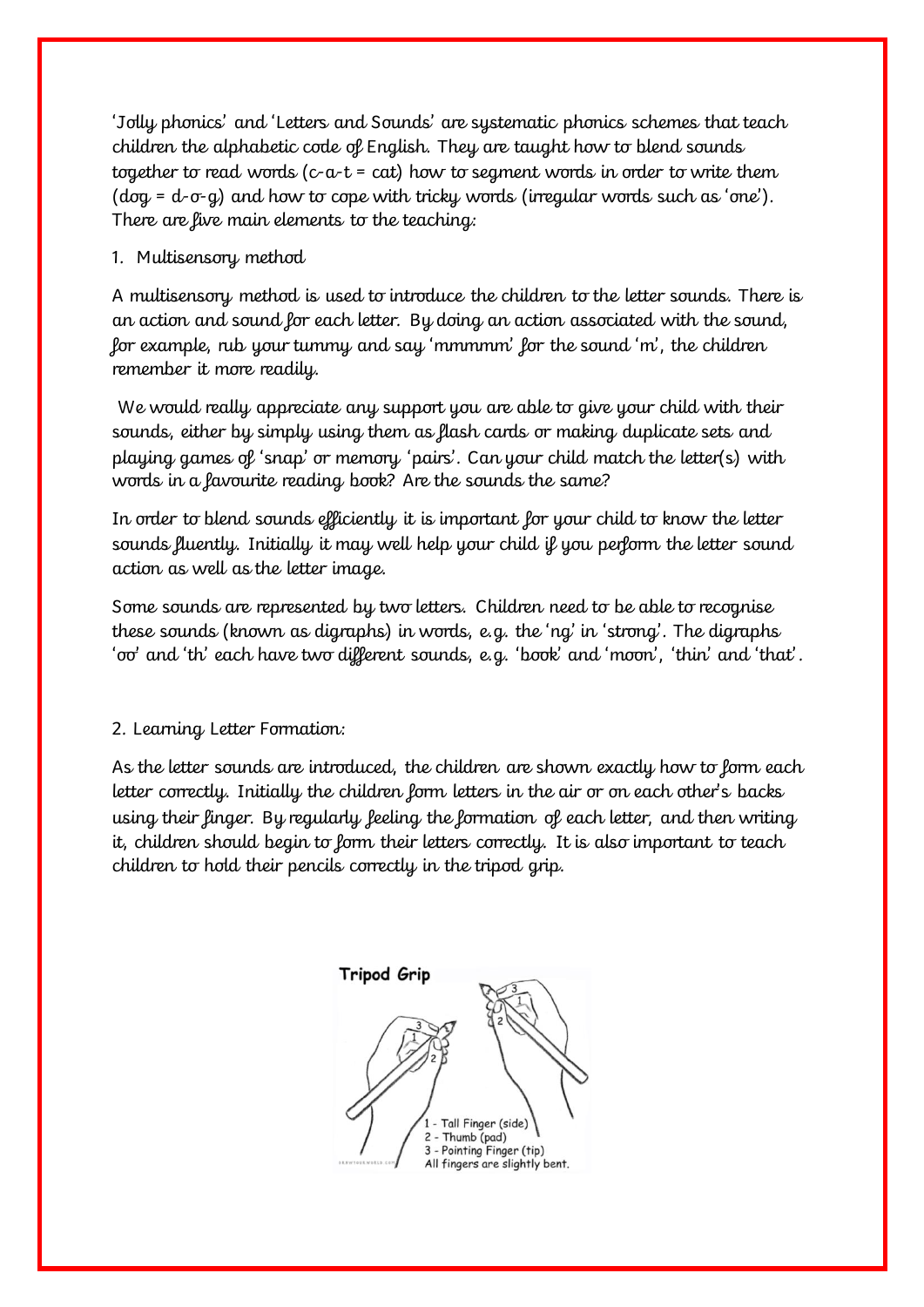# 3. Blending:

As well as learning the sounds, the children need to be taught how to blend them together to hear a word. The aim is to enable the children to hear the word when the teacher says the sound. E.g. 'What word am I saying c-a-n?' Once the children hear the word when the adult says the sounds, they are ready to try and blend words for themselves.

The ability to blend letters and sounds fluently is the essential skill for reading and should always be the first strategy for working with unknown words. Children then need to be supported to recognise consonant blends and digraphs in words such as ' $\mu$ -a-g' and 'sh- $\sigma$ -p'.

# 4. Segmenting (identifying sounds in words):

It is essential that children can hear the individual sounds in words, especially for writing. Initially, the children are asked to listen carefully and say if they can hear a given sound in words. For example, 'Is there a 's' in 'sun?'. It can help to hold up a finger as they say each sound so that they are able to visualise how many sounds make up one word.

At school, teachers will write the letters on the board as the children say them. Then the children look at the word, say the sounds and blend them to read the word.

The children will also focus on segmenting words to support both their reading and writing skills. The teacher will say a whole word, e.g. 'hen' and the children will attempt to identify the sounds in the order they occur. The children will 'have a go' at writing the sounds as they hear them. This activity helps to build the children's confidence as independent writers.

# 5. Tricky Words:

Tricky words are words that cannot be worked out by blending. For example, 'was', 'she', 'to'. We will introduce these with other key words in class and send them home on word cards as appropriate. In school, we try and find fun ways to help the children memorise them.

# **Getting started:**

In the beginning, your child may come home with a picture book. It is important that they can talk about what is happening in the pictures, talk about character feelings and begin to make predictions. The children will be taught to sound several single letter sounds before they are given whole words and a simple reading book. The initial letters are as follows:

 $S$  a t p in  $C$  e h r m d g o u l  $\downarrow b$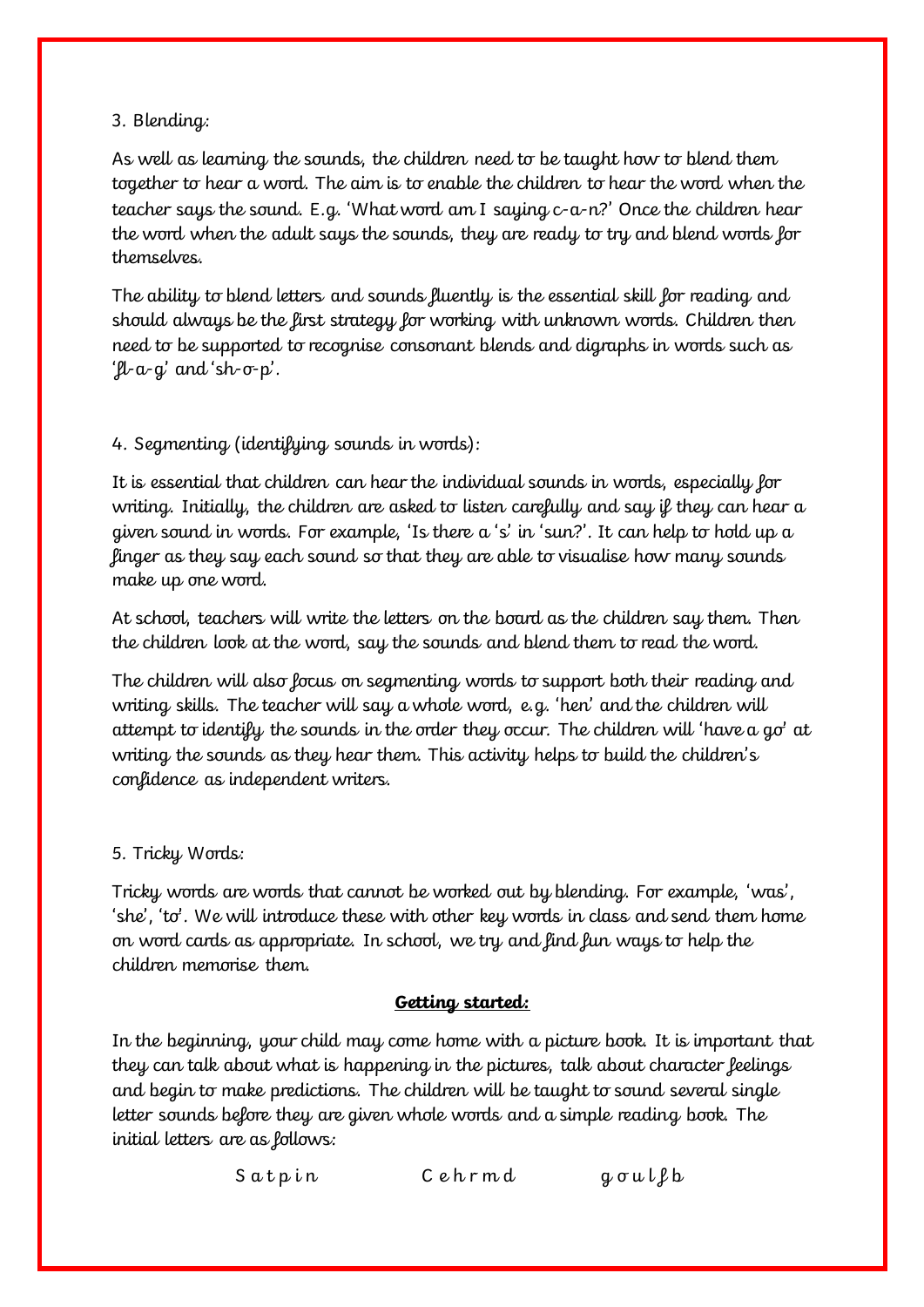Once these are known, your child will receive a book with the first set of nine words in them. These words relate to Stage One of the Oxford Reading Tree scheme. These stories centre around a four-year-old boy named Kipper. Kipper has a brother named Chip and a sister called Biff. Chip and Biff are twins and are aged seven. They all live with Mum and Dad and Floppy the dog. The following are the stage one keywords:

Kipper Biff Chip Floppy Mum Dad and a the

The children will then be taught the first set of High Frequency words to support the vocabulary they will encounter in their reading books:

 an as at if in is it of off on can dad had back and get big him his not got up mum but to I no go into

Once known, we will then teach stage two words. These words use the keywords from stage one and also introduces a further 18 new keywords. As so many new words are introduced, most children will remain on stage two words for some time. The stage two words are as follows:

Everyone said got pushed pulled wanted cross They it It made He put had to was went in

As you can see, some of the stage two keywords have capital letters when they are introduced.

It is important that your child can readily recognise (and sound) the keywords in stage two before moving onto the next stage. Stage Three introduces 21 new keywords. It also introduces two new characters, a brother and sister named Wilf and Wilma – they are friends of Biff, Chip and Kipper. The following are the stage three keywords:

 Barked children climbed jumped couldn't looked played am down Get he on up gave tree what I Wilf Wilma